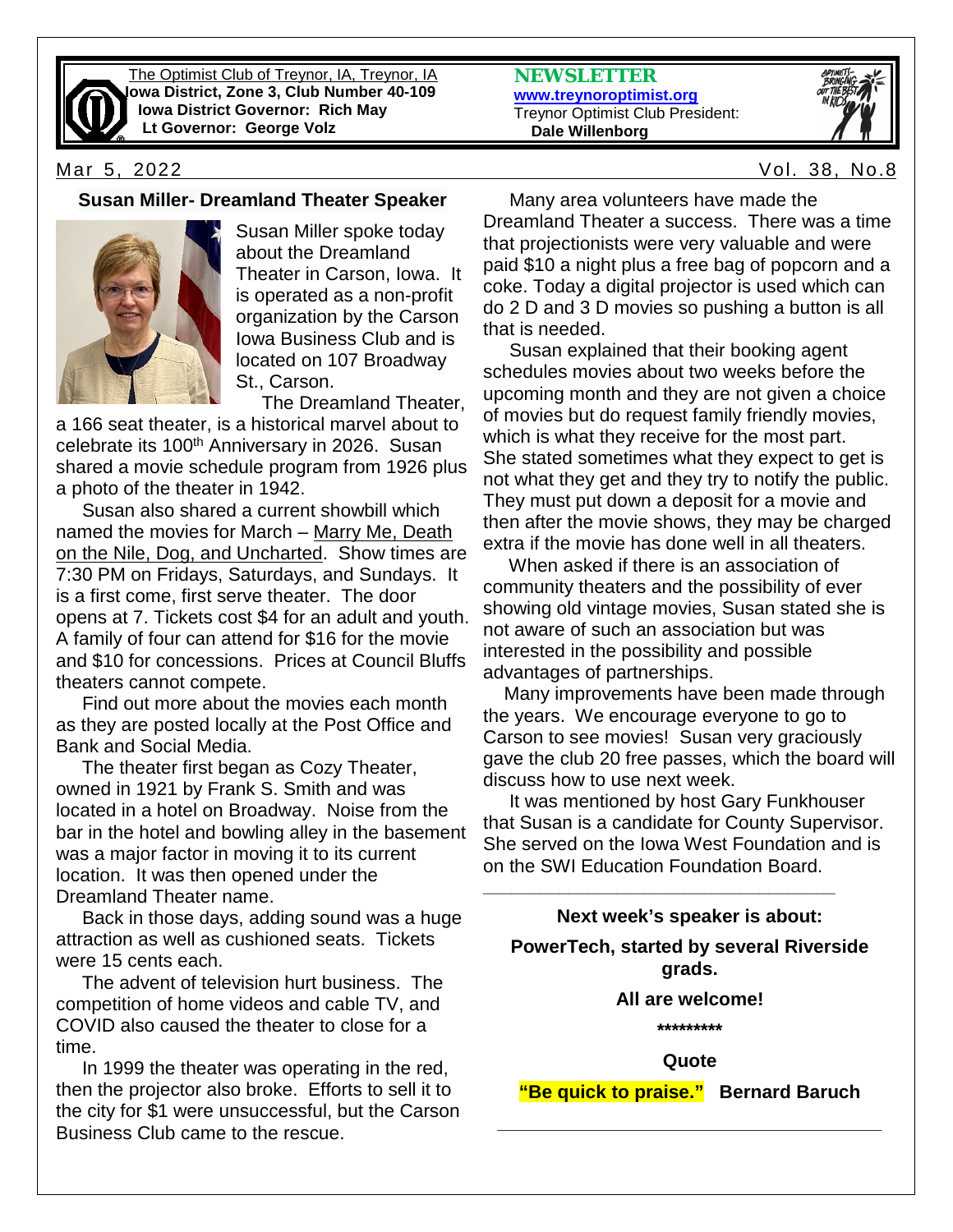## **Meeting Minutes**

Bill Vorthmann, past President, called the meeting to order. Present were 15 members plus our speaker, Susan Miller.

Bill shared that today in history in 1770 the Boston Massacre occurred and he shared facts.

Bill led the Pledge of Allegiance and Judy Guttau gave the opening prayer.

50/50 was won by Kevin Underwood. Gary Guttau won the Attendance Drawing.

Birthdays/Anniversaries: Keith Denton announced his anniversary is March 8. They were married in 1974. He first saw Georgia at Ewald's which led to memories being shared about Rudy's, A& W, and Todd's Drive in.

### **Bragging Rights: (\$ are used for youth activities)**

- Keith Denton donated to tell about his left shoulder surgery and that his son has a new job being in charge of the groundskeepers at UNO which requires a lot fewer hours than his previous job.
- Judy Guttau bragged on Norma Storm celebrating her 100<sup>th</sup> birthday Sunday.
- Gary Guttau shared a picture from 1969 of the Stephens Addition before houses were built.

# **BUSINESS:**

- Gary Funkhouser announced the winners of the Treynor Optimist Oratorical Contest. Winners were: Cadence Quick  $-1$ <sup>st</sup>, Danny Kinsela –  $2^{nd}$ , Caleb Cooper –  $3^{rd}$ , Mia Harter  $-4$ <sup>th</sup>. On Tuesday they will be presented certificates, medals and cash awards. Thank you, Gary, for leading this effort for many years.
- Can Kennel helpers were Gary Guttau, Chad Guttau, Bill Vorthman, Steve Chambers, and Gary Funkhouser with about 40 Treynor Music Boosters. A large number of bottles and cans were reported.
- John Ross Biederman's Eagle Scout Court of Honor will be held at the Treynor Community Building from 4-6 PM on March 13. The Optimists are invited and Dee Guttau took names to RSVP.
- The Board will meet next Saturday, March 12 after the meeting. Member requests for discussion at the board meeting:
	- o Paying for a membership for a school board member to join Optimists and keep us up to date on a regular basis. Perhaps the membership could be an open one for board members to take turns attending.
	- o Distribution of Dreamland Theater tickets given to us by Susan Miller.
	- o Possibility of being a sponsor of the Dreamland Theater for \$100/year.

### **COMMUNITY NEWS:**

- Today the Treynor Jazz Band performs at 1:35 at the Bluffs Jazz Fest at AL School.
- Tomorrow is Speech Night starting at 2 PM at the school.
- Chad Guttau reported on some legislative news.
- March 14 is the first Legion Fish Fry.
- March 14 is also the Pops Concert at the High School. Lasagna will be served.

Susan Miller purchased the chocolate chip cookies made by Judy Guttau in the Auction for \$3, but paid \$8. Thank you, Susan.

The meeting was closed with reciting the Optimist Creed.

# **HUMOR**